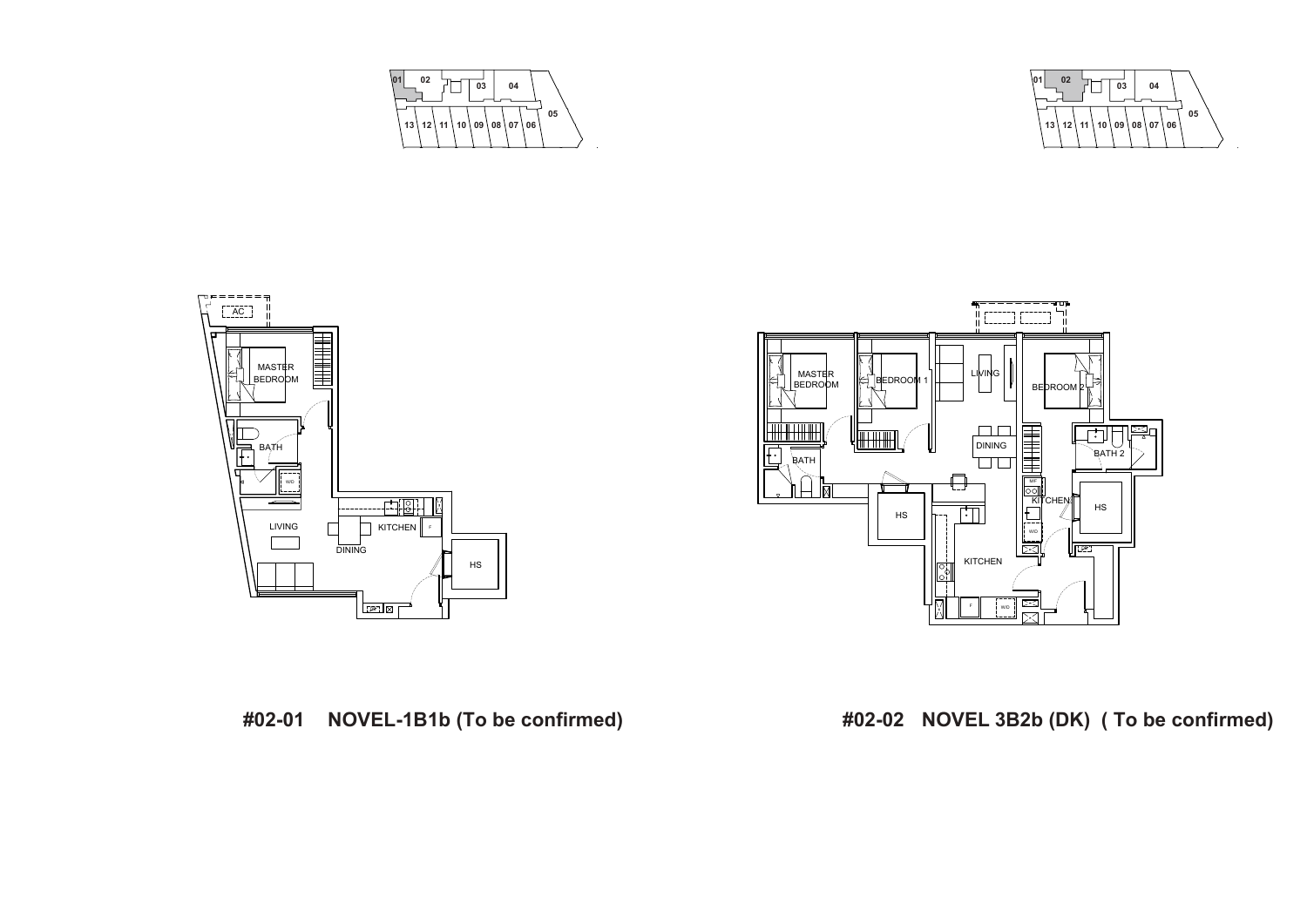







**#02-03 NOVEL 2B1b (To be confirmed) #02-04 NOVEL 3+1B2b (To be confirmed)**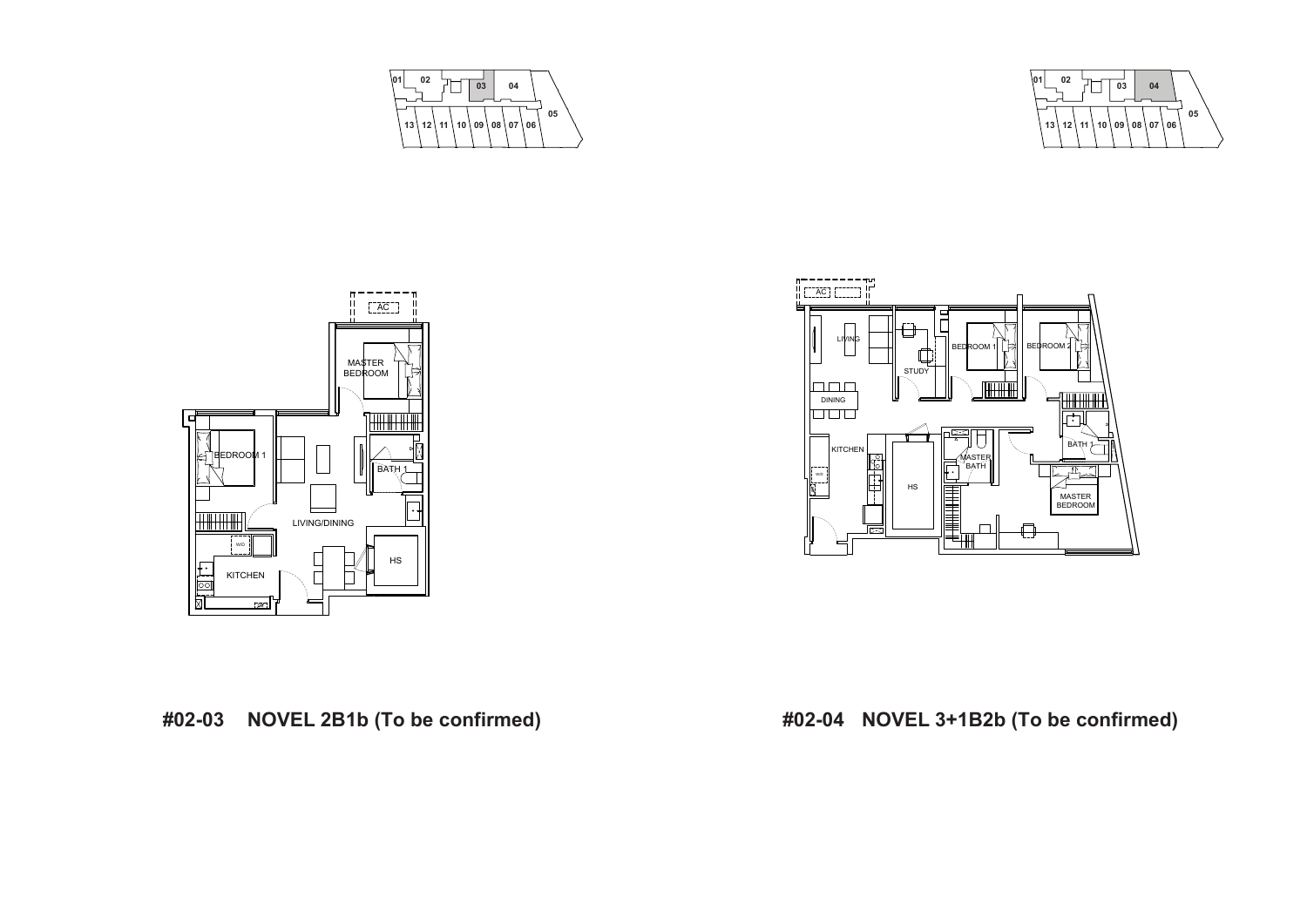



**#02-05 ART DECO 5+1B3b (To be confirmed)**

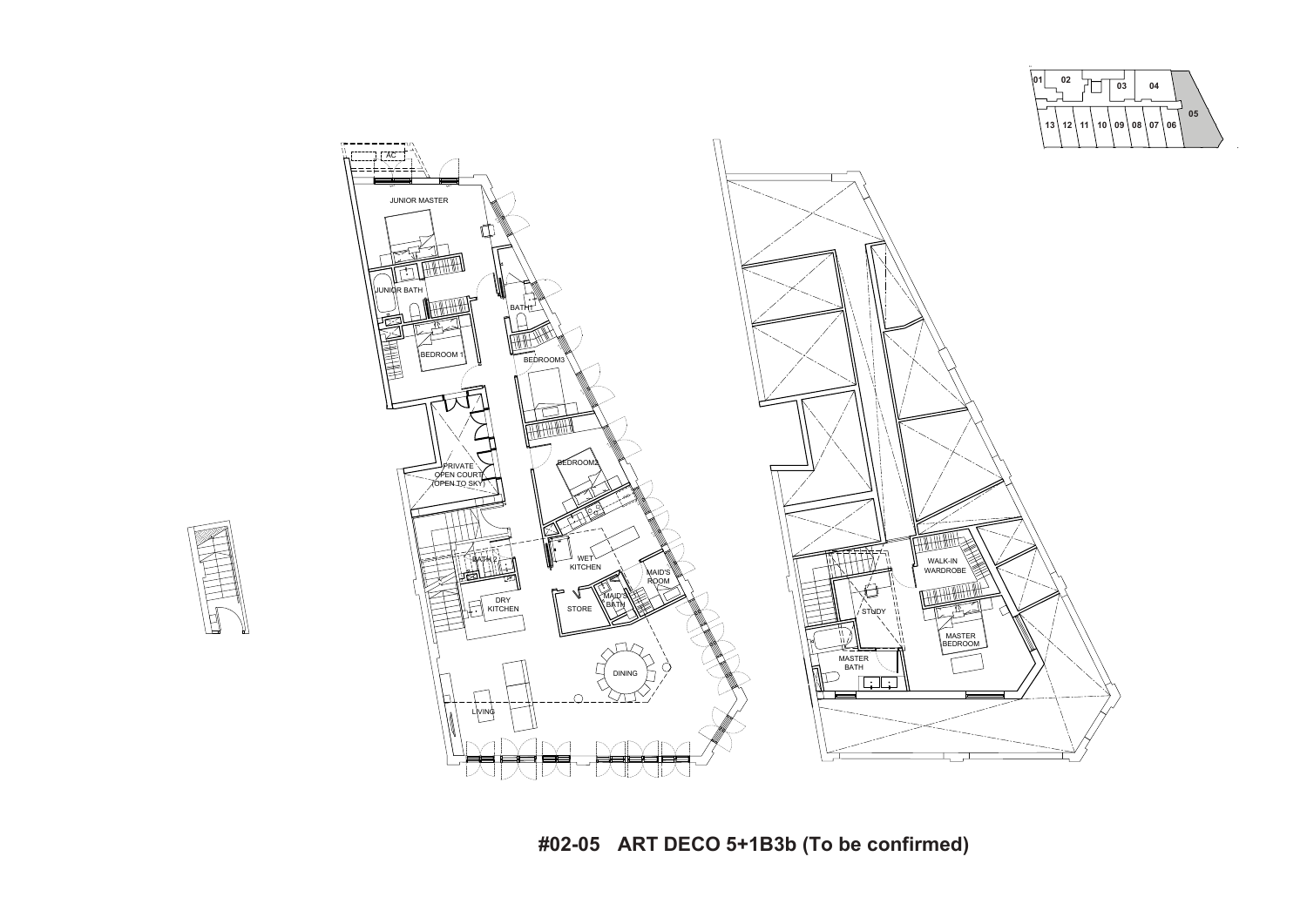







**#02-06 ART DECO 3B2b (To be confirmed)**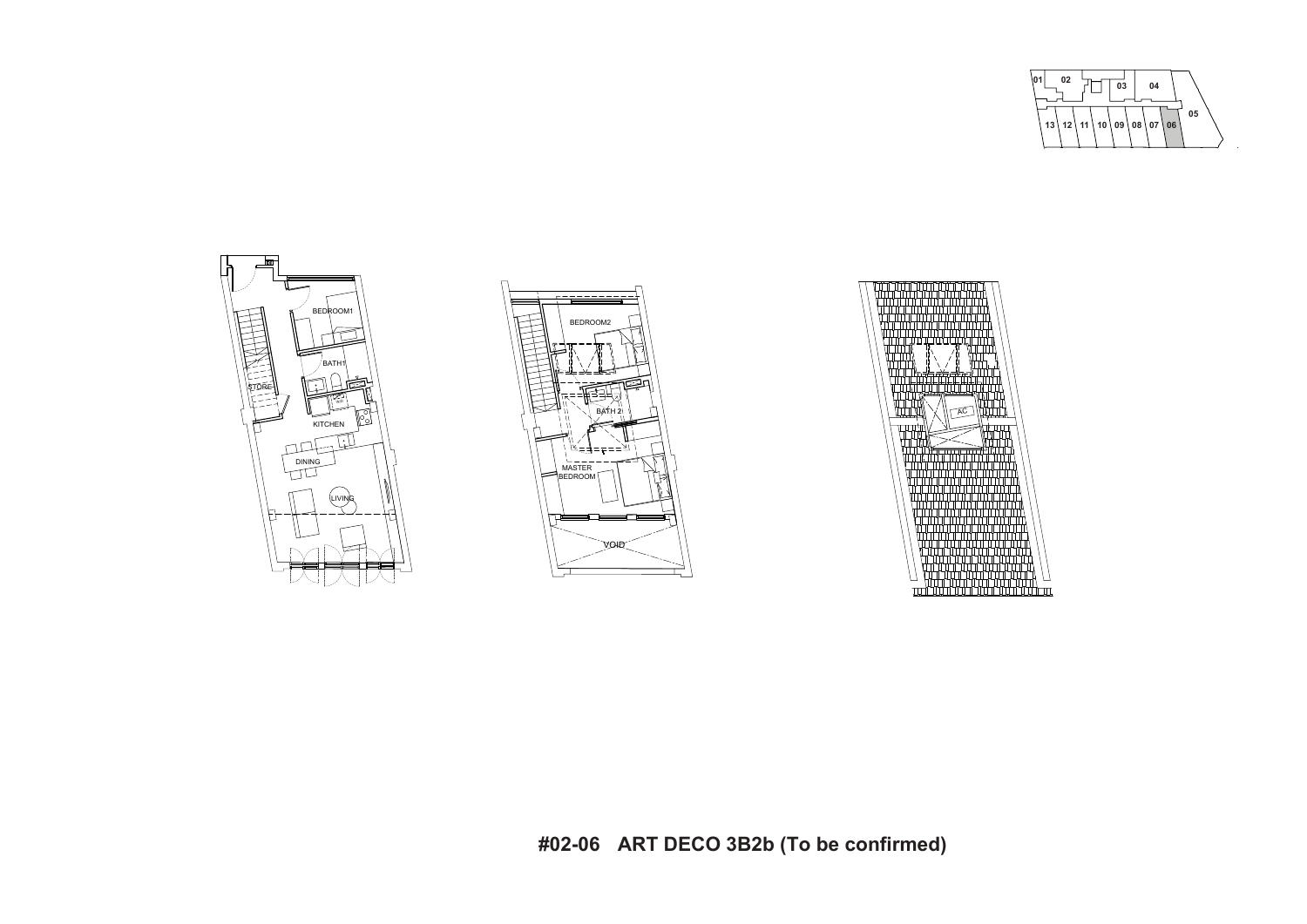







# **#02-07 ART DECO 2+1B2b (To be confirmed)**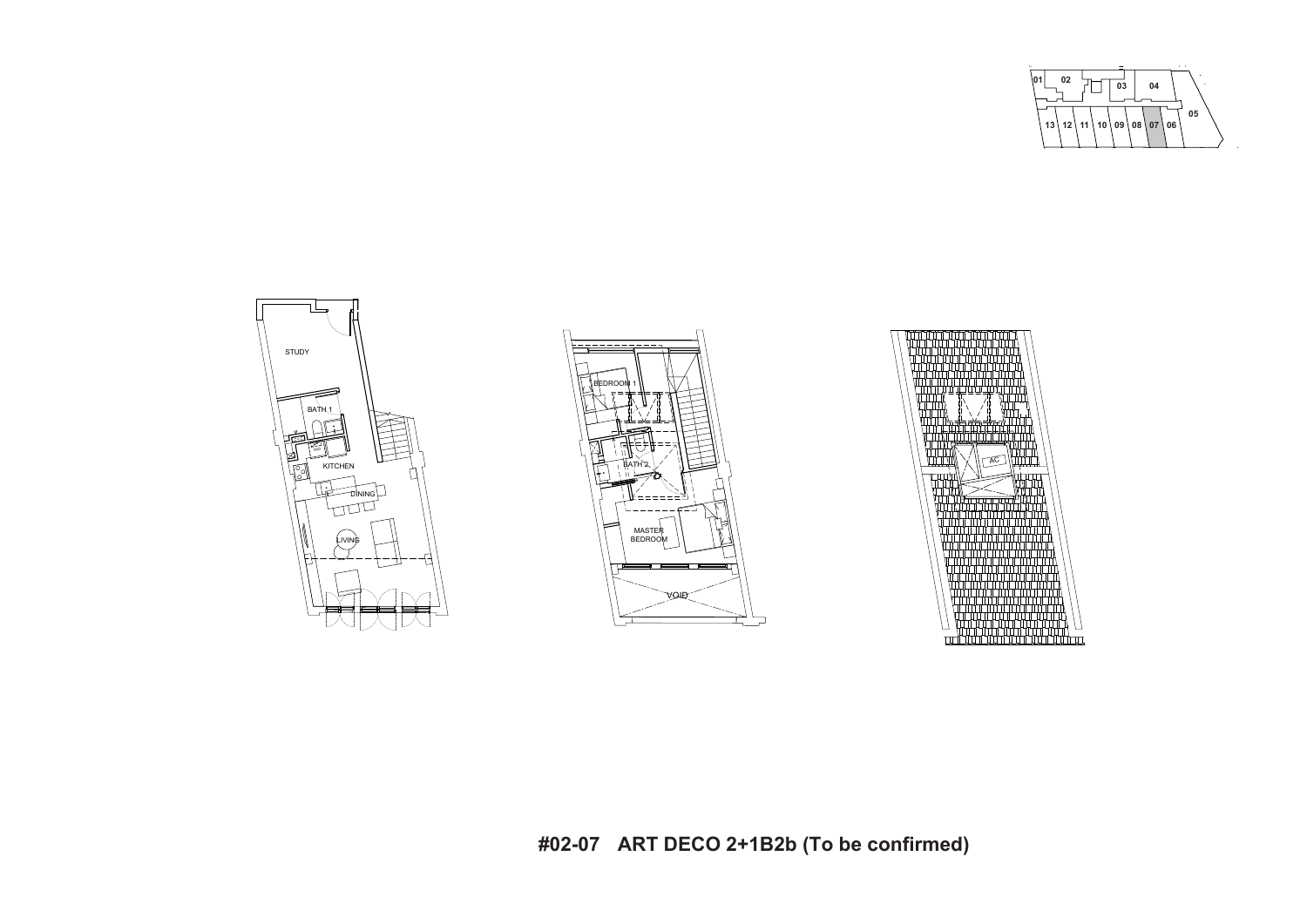**<sup>01</sup> <sup>02</sup> <sup>03</sup> <sup>04</sup> 05 13 12 11 10 09 08 07 06**





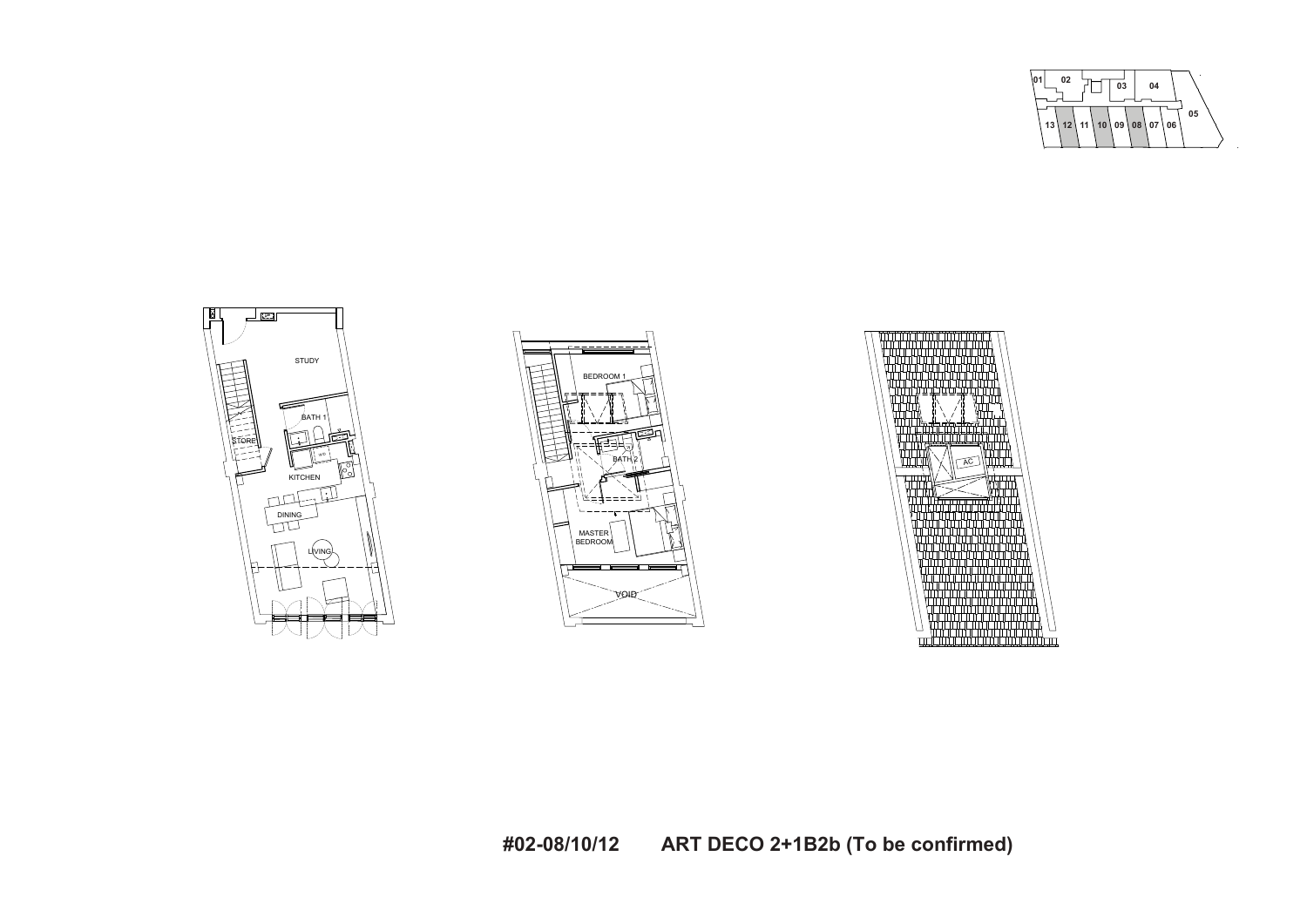**<sup>01</sup> <sup>02</sup> <sup>03</sup> <sup>04</sup> 05 13 12 11 10 09 08 07 06**





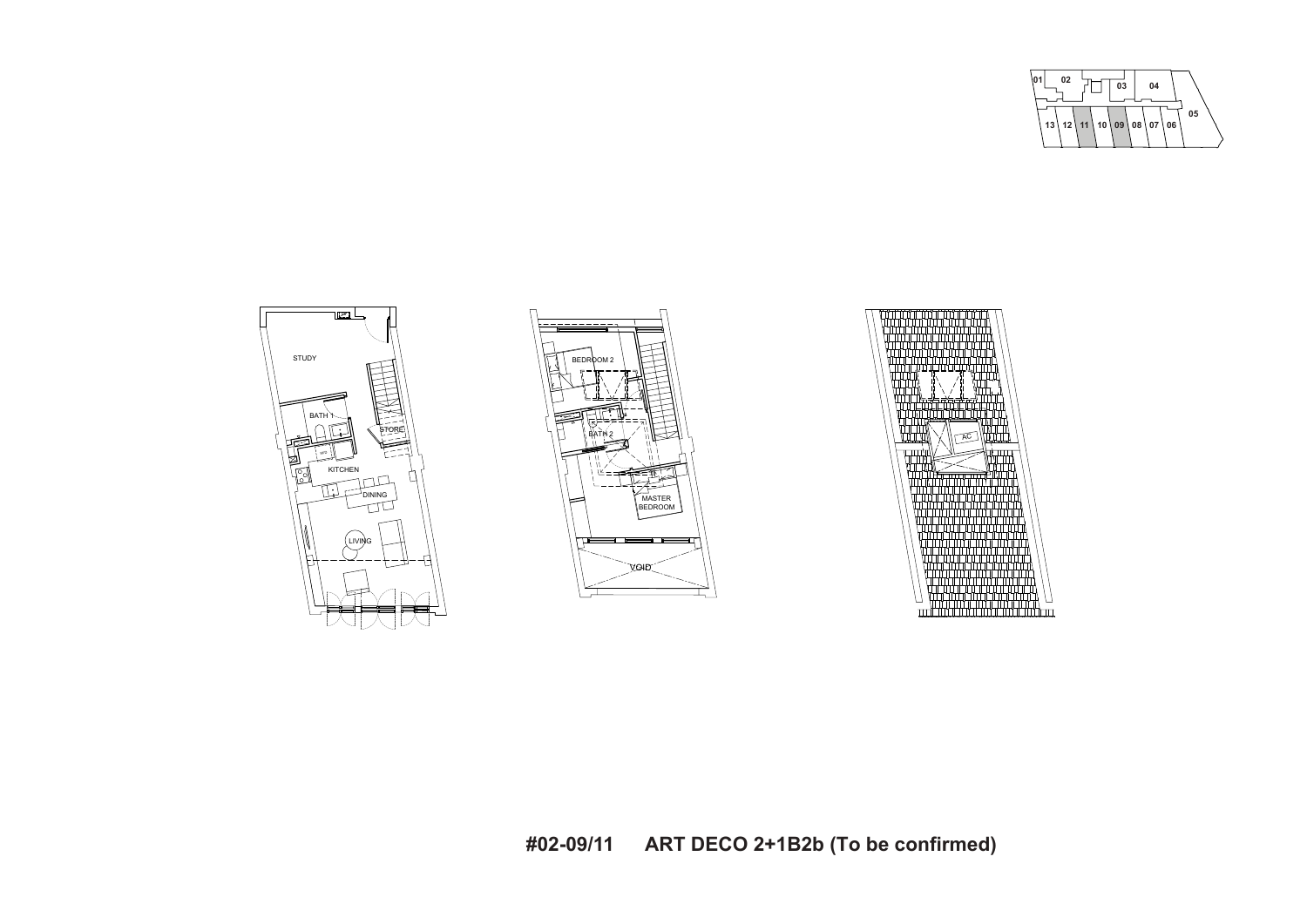





**#02-13 ART DECO 2+1B2b (To be confirmed)**



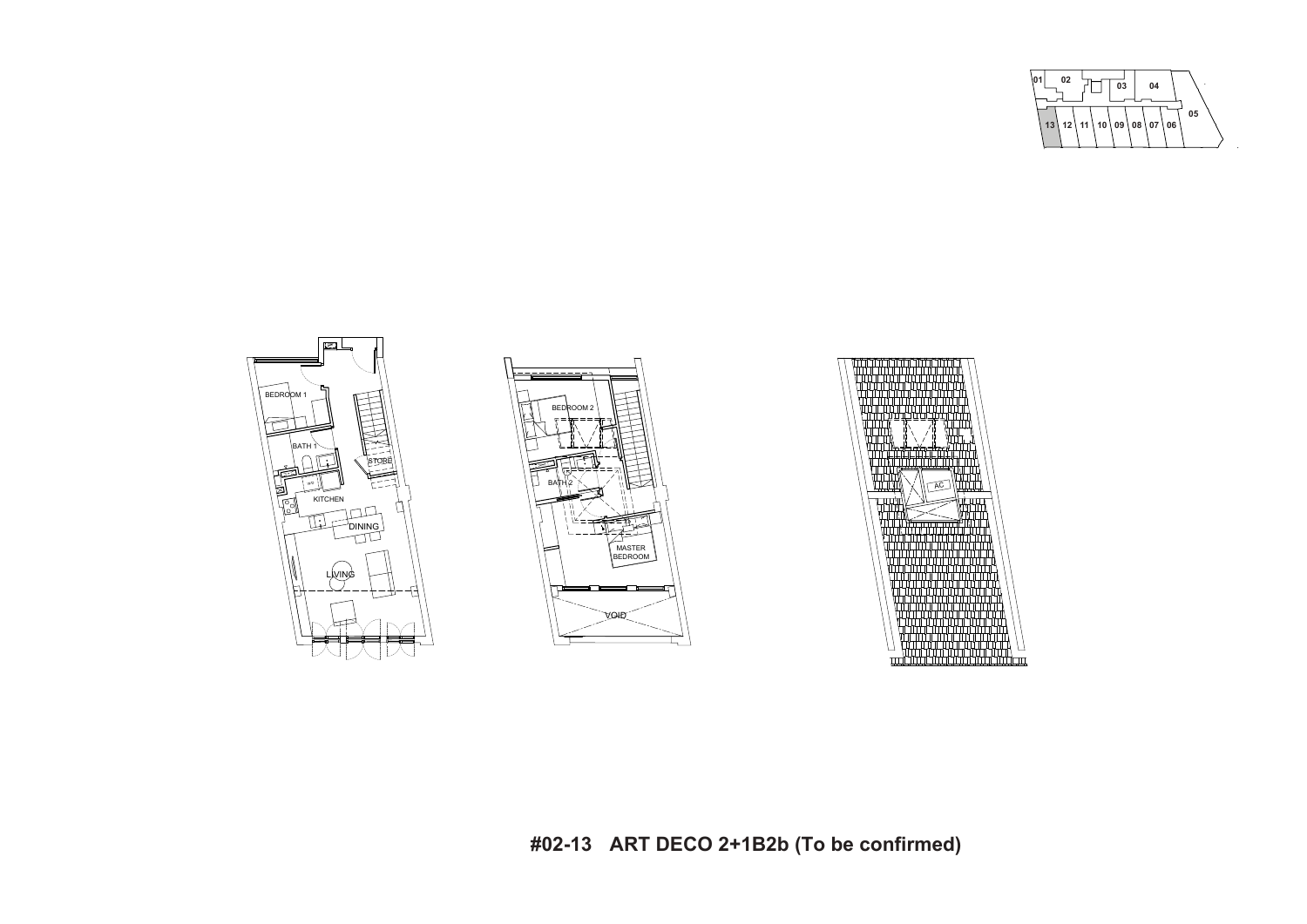







**#03-01/#04-01 NOVEL 2B1b (To be confirmed) #03-02/#04-02 NOVEL 2B1b (To be confirmed)**



FACADE LAYOUT APPLIES TO<br>UNIT AT LEVEL 4



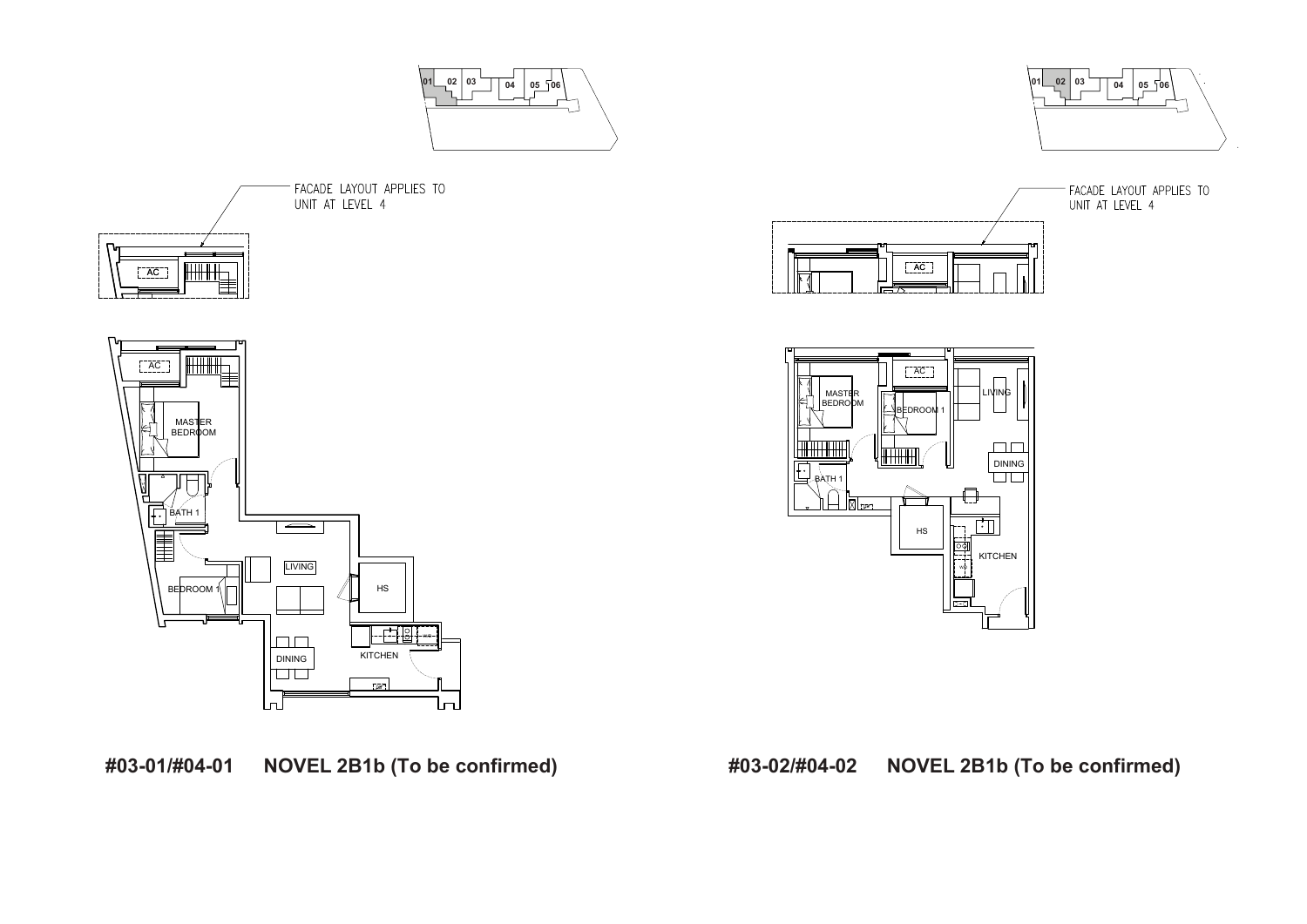





**#03-03/#04-03 NOVEL 2B1b (To be confirmed) #03-04/#04-04 NOVEL 2B1b (To be confirmed)**



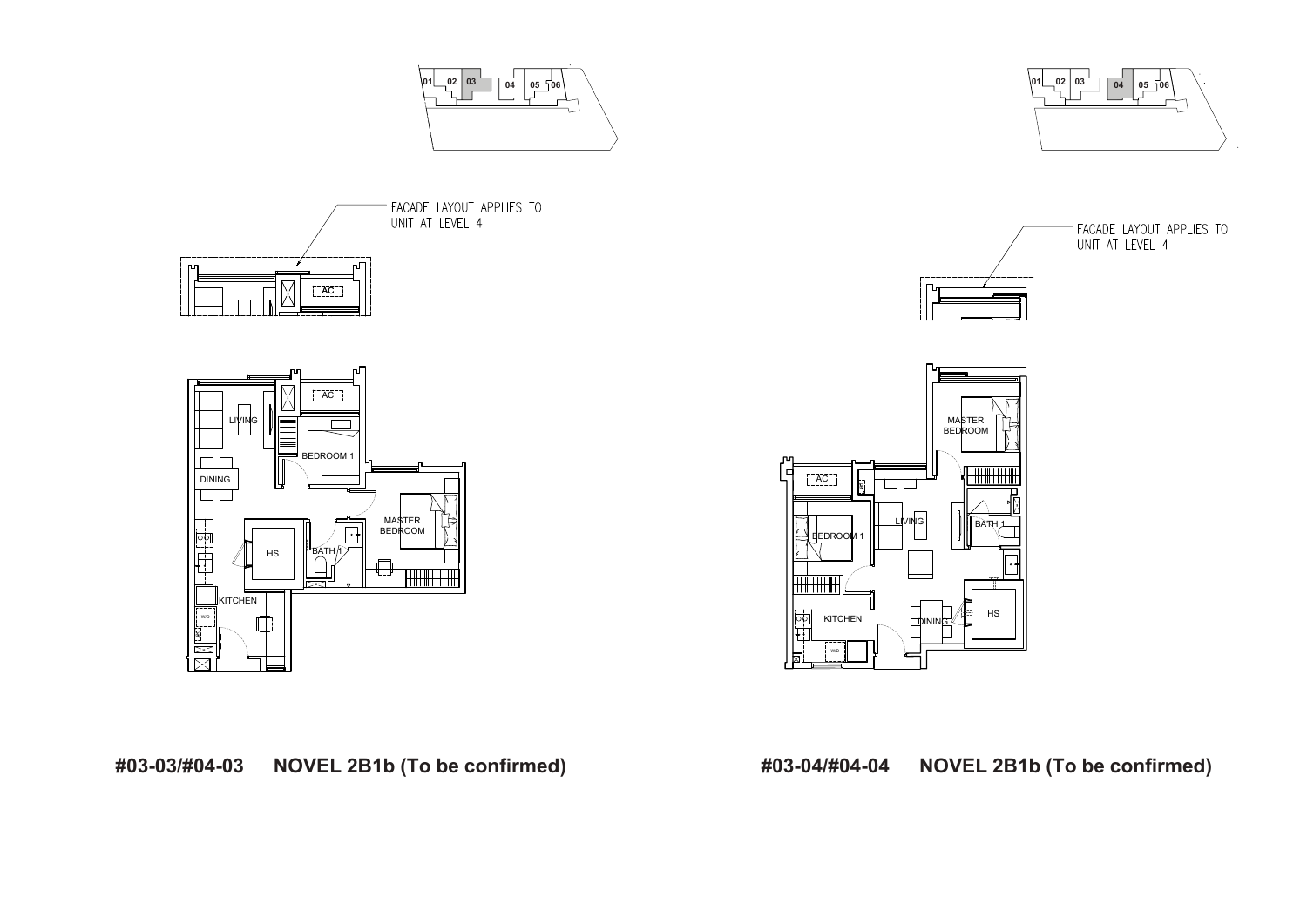





**#03-05/#04-05 NOVEL 2B1b (To be confirmed) #03-06/#04-06 NOVEL 2B1b (To be confirmed)**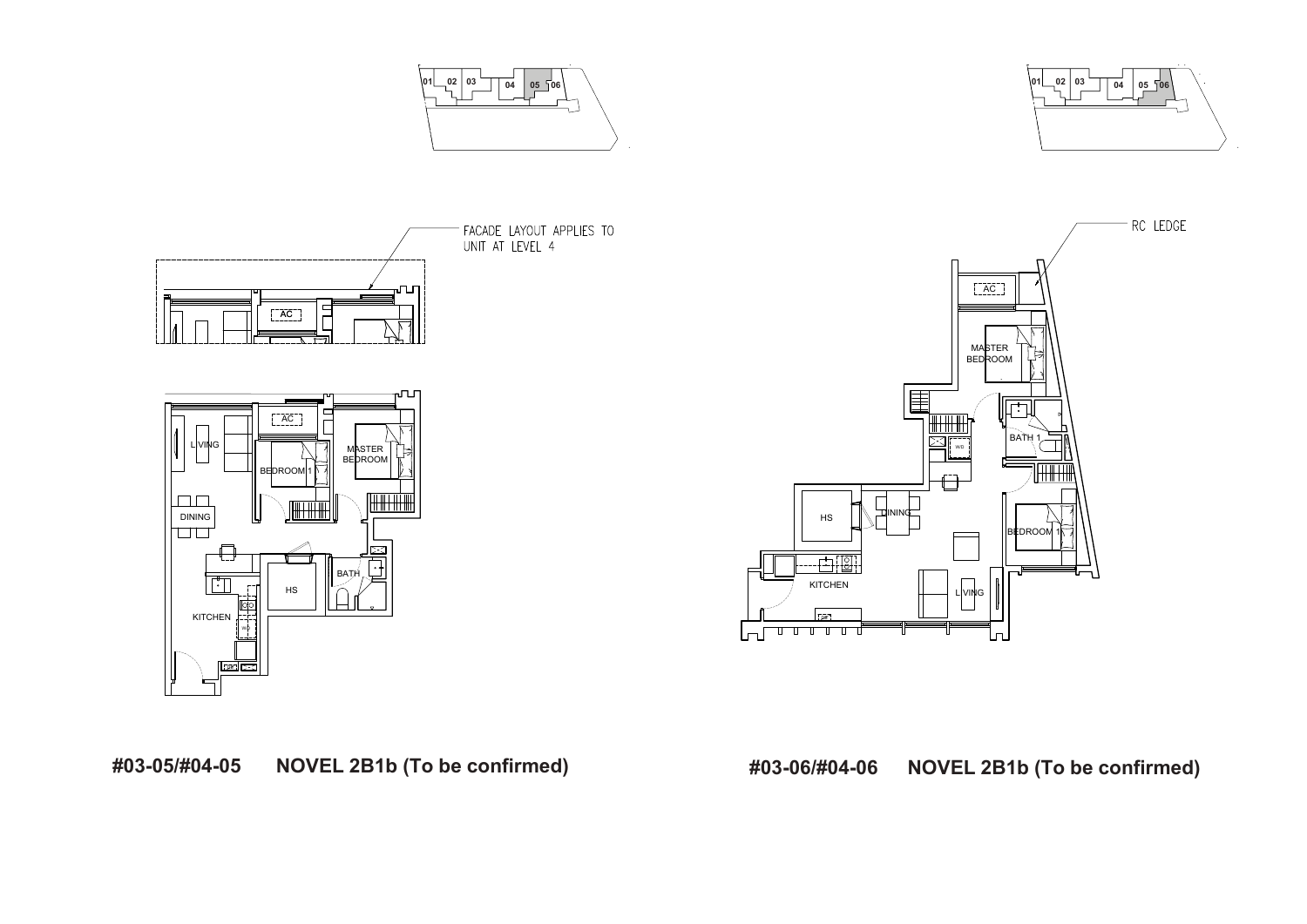

**#05-01 NOVEL 3+1B2b (To be confirmed)**

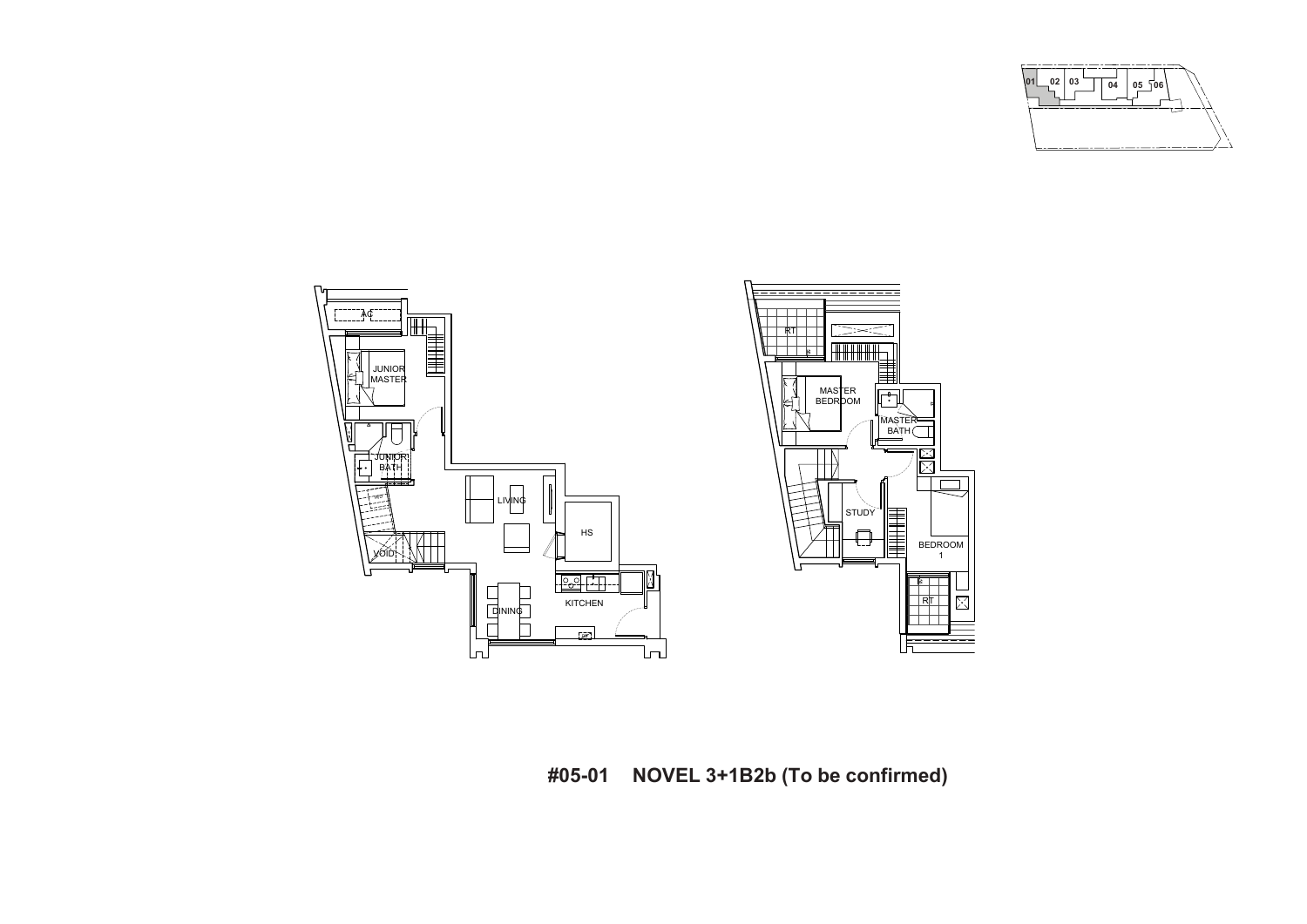



**#05-02 NOVEL 4B3b (To be confirmed)**

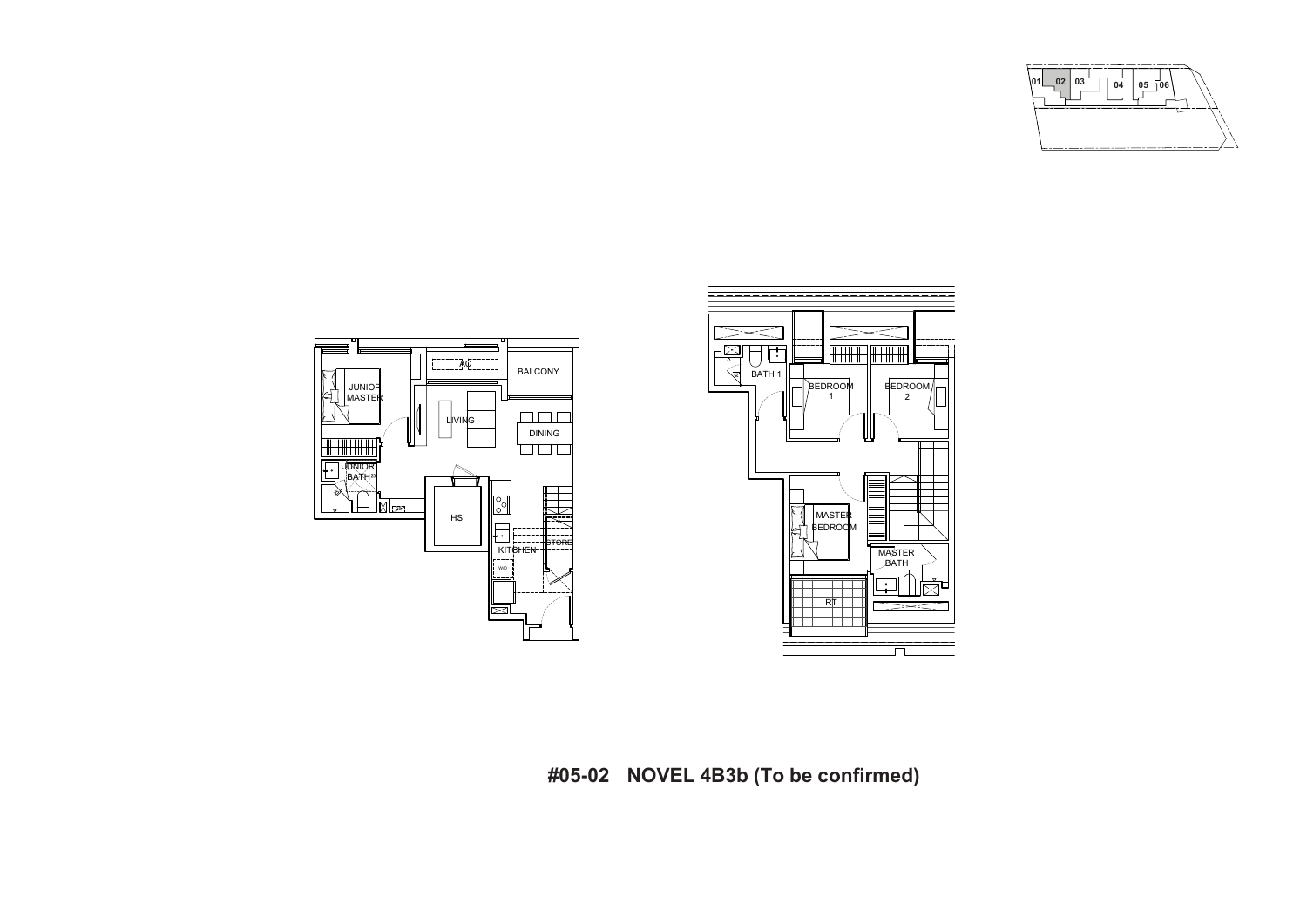



**#05-03 NOVEL 4B3b (To be confirmed)**

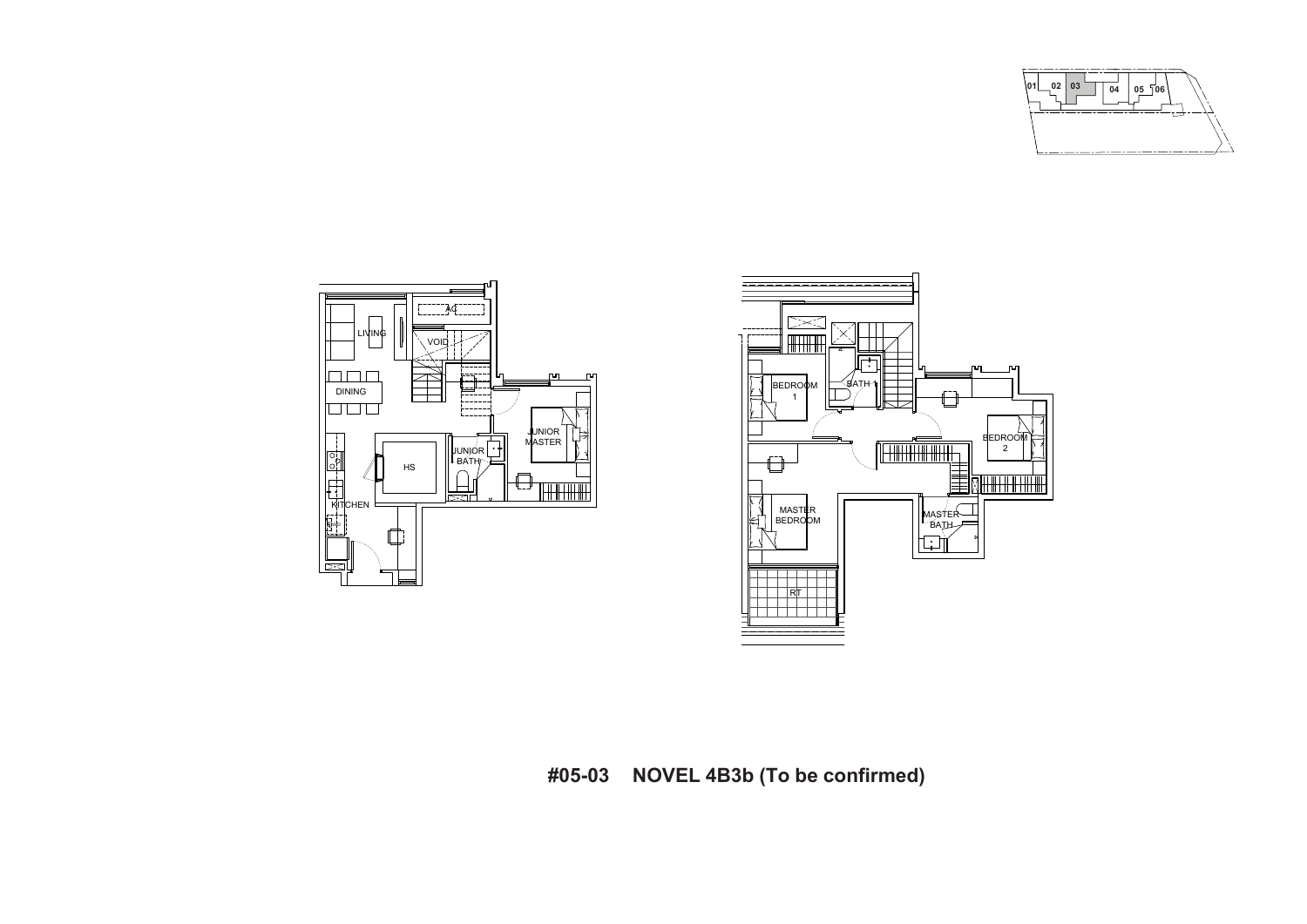



**#05-04 NOVEL 4B3b (To be confirmed)**

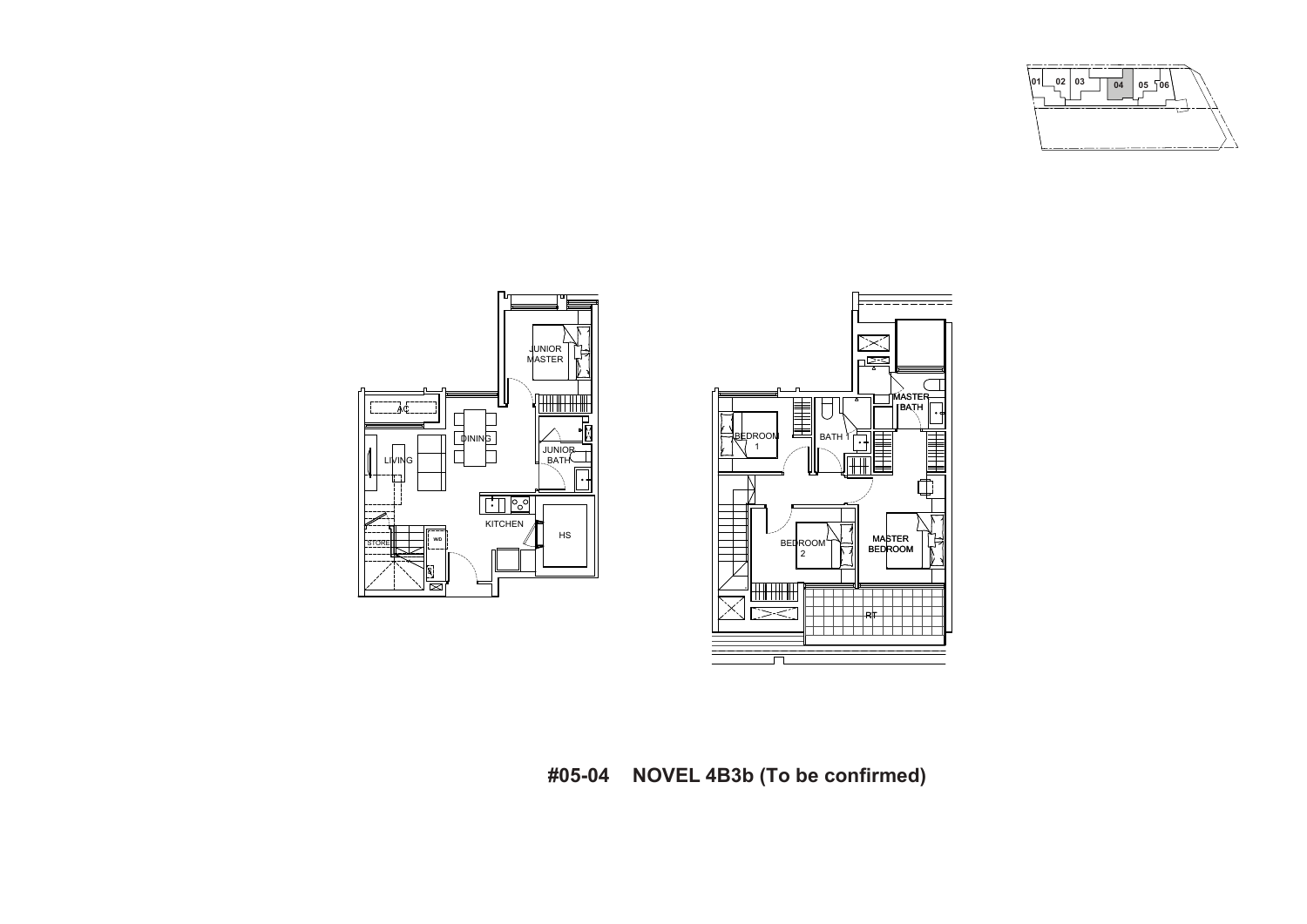



**#05-05 NOVEL 4B3b (To be confirmed)**